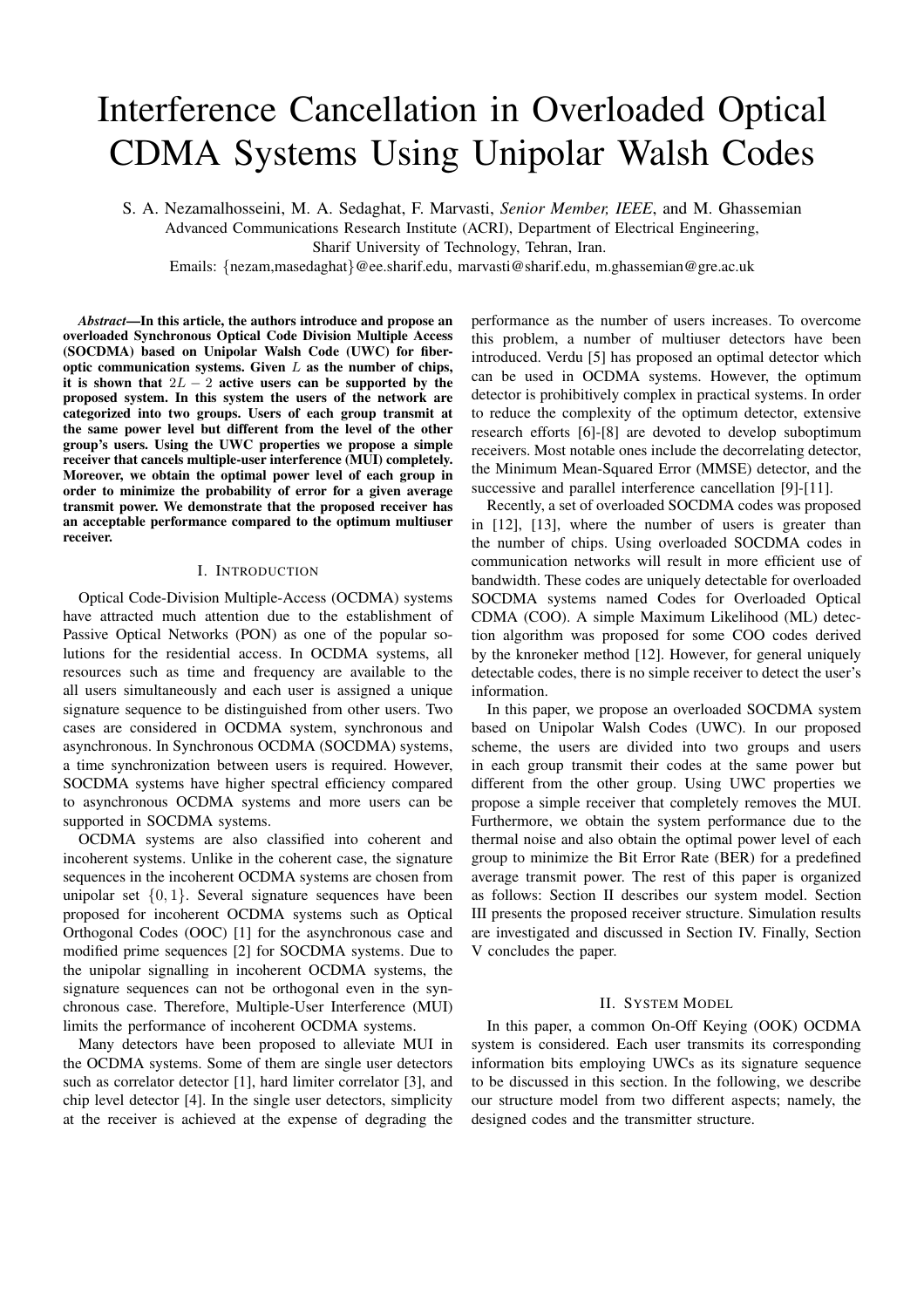

Fig. 1. A schematic diagram of the SOCDMA system based on UWC.

#### *A. Designed Codes*

A UWC is a family of  $\{0, 1\}$  sequences of length L where the number of 1's in each sequence is  $\frac{L}{2}$ . UWCs are obtained from a Hadamard matrix generated by the following recursive algorithm [14]

$$
\mathbf{H}_1 = [0] \tag{1}
$$

$$
\mathbf{H_2} = \left[ \begin{array}{cc} 0 & 0 \\ 0 & 1 \end{array} \right], \qquad \qquad \mathbf{H_{2L}} = \left[ \begin{array}{cc} \mathbf{H_L} & \mathbf{H_L} \\ \mathbf{H_L} & \mathbf{H_L^c} \end{array} \right], \quad (2)
$$

where  $L = 2^P$ ,  $(P \ge 1)$  is the length of these codes and P represents the number of recursions; the matrix **H<sup>c</sup> <sup>L</sup>** is the binary complement of matrix **HL**. Based on the recursive algorithm,  $L$  codes can be generated. However, since the first row of the Hadamard matrix (**HL**) contains all zeros, it cannot represent any information; this leaves us with  $L - 1$  codes. For the rest of this paper, the underloaded UWC matrix is denoted as  $U_{L-1}$  where the number of available codes is less than the code length. For simplicity, we assume that all  $L - 1$  signature sequences have normalized energy; thus, the amplitude of UWC is divided by  $\frac{1}{\sqrt{2^{P-1}}}$ . The overloaded UWC matrix is generated as follows

$$
\mathbf{C}_{2(\mathbf{L}-1)} = \begin{bmatrix} \mathbf{U}_{\mathbf{L}-1} \\ \mathbf{U}_{\mathbf{L}-1}^{\mathbf{c}} \end{bmatrix} . \tag{3}
$$

Each row of  $C_{2(L-1)}$  represents a UWC; thus,  $2(L-1)$ UWCs with the code length of  $L$  are obtained. The loading factor, i.e., the ratio of the number of users to the code length, is approximately equal to 2. Let  $C_i$  be the *i*th row vector of  $C_{2(L-1)}$ . From (3), it can be observed that  $C_i$  is the complement of  $C_j$  if  $|i - j| = L$ . Therefore, the correlation function,  $\Phi_{i,j}$ , for any pair of code sequences  $C_i$  and  $C_j$  in a discrete manner is presented as follows

$$
\Phi_{i,j} = \begin{cases}\n1 & i = j \\
0 & |i - j| = L \\
0.5 & \text{otherwise}\n\end{cases}
$$
\n(4)

From (4), the correlation between any two sequences which are not complementary, is 0.5. This property can be used to cancel the MUI.

#### *B. Transmitter Structure*

In this subsection, the transmitter structure of the overloaded SOCDMA system employing the proposed UWC is proposed. The fiber-optic CDMA system considered in this paper consists of  $2L - 2$  active users communicating synchronously through a passive star coupler. To transmit its corresponding information bits each user employs the UWC stream as the signature sequence. Moreover, the users are divided into two groups. Half of the users transmit the generated UWC at the power level  $P_1$  while the rest of the users transmit at the power level  $P_2$ . Figure 1 shows the principle structure of the proposed system. As depicted in Fig. 1, the output bit of each information source is modulated into OOK signal by an optical modulator. The optical OOK signal is then passed to an optical CDMA encoder that maps each bit into a UWC. The optical CDMA encoders are realized by the simple tapped delay lines. Then the encoded lightwave from all users are coupled into the single-mode fiber channel by a passive star coupler. To simplify the analysis, we ignore the fiber loss and splitting effect of all passive devices such as star coupler and optical CDMA encoders. Therefore, the discrete-time model for the received signal can be described by

$$
\mathbf{S} = \sum_{i=1}^{L-1} \sqrt{B_i} b_i \mathbf{C}_i + \sum_{i=L}^{2(L-1)} \sqrt{B_i} b_i \mathbf{C}_i
$$
  
=  $\sqrt{P}_1 \sum_{i=1}^{L-1} b_i \mathbf{C}_i + \sqrt{P}_2 \sum_{i=L}^{2(L-1)} b_i \mathbf{C}_{1+mod(i,L)}^c$ , (5)

where  $B_i$ ,  $b_i$ , and  $C_i$  represent the optical intensity, the transmitted bit, and the code sequence of the *i*th user, respectively. In the next section, we describe the proposed receiver structure for such systems.

### III. THE PROPOSED RECEIVER

In this section, we describe the proposed receiver structure for the SOCDMA system. In the proposed receiver, data of any two users with complementary codes are decoded simultaneously. As it can be observed from Fig. 2, the received signal is divided into two equal parts by a  $1:2$  optical splitter, then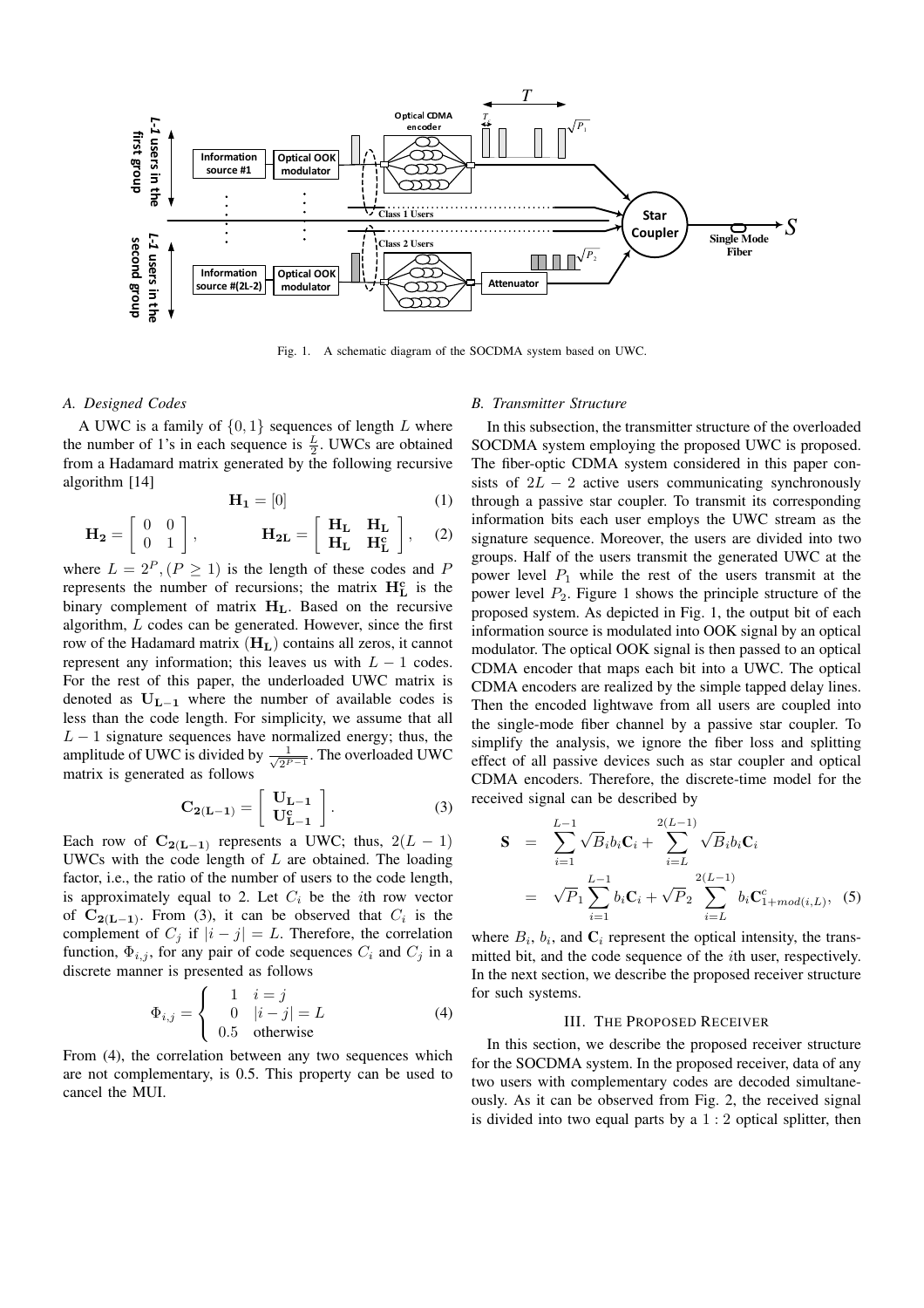

Fig. 2. System model of the proposed receiver structure.

the split signals are fed into two optical matched filters. These optical matched filters are implemented by fiber tapped delay lines [1]. In the upper branch the injected signal is correlated with the  $k$ th spreading sequence, while in the lower branch, the fed signal is correlated with the  $j$ th spreading sequence which is the complementary of the kth spreading sequence. The outputs of these matched filters are converted into the electrical signals employing two photodetectors. The photodetectors are modeled as an ideal square-law device [15], with quantum efficiency equal to one. During the photodetection process, several noises such as beat noise, thermal noise, and shot noise are generated. It has been shown that the beat noise can be ignored by averaging through the detection in the incoherent OCDMA systems [16]. Furthermore, we assume that the dominant noise source in the receiver is thermal noise and shot noise contribution is negligible. Therefore, the photodetector noise can be modeled as additive Gaussian noise. Following the squaring of the input light in each branch, we proceed by processing the detected light. In most digital optical systems, especially for receivers in the direct detection, the processing part is an integrate-and-dump device with integration time  $T_c$ . We denote  $T_c$  to be the chip duration of the UWC. Thus, the output of the upper and lower branches after sampling are obtained as follows

$$
d_k = \mathbf{SC}_k^T \mathbf{C}_k \mathbf{S}^T + n_k
$$
  
\n
$$
= \overbrace{P_1 b_k}^{\text{desired term}} + 0.5 P_1 \sum_{i=1, i \neq k}^{L-1} b_i + 0.5 P_2 \sum_{i=L, i \neq k+L}^{2(L-1)} b_i
$$
  
\n
$$
+ \overbrace{m_k}^{\text{noise term}}, n_k = \frac{1}{T_c} \int_0^{T_c} n_k(t) dt, \tag{6}
$$

$$
d_j = \overbrace{P_2 b_j}^{\text{desired term}} + 0.5P_1 \sum_{i=1, i \neq k}^{L-1} b_i + 0.5P_2 \sum_{i=L, i \neq k+L}^{2(L-1)} b_i
$$
  
+ 
$$
\overbrace{n_j}^{\text{noise term}}, n_j = \frac{1}{T_c} \int_0^{T_c} n_j(t) dt, \tag{7}
$$

where  $n_k, n_j \sim \mathcal{N}(0, \sigma^2)$  are independent Gaussian random variables. In addition,  $\sigma^2 = \frac{4k_B T_0 B_R}{R_L}$ , where  $B_R = 1/(2T_c)$ is the receiver bandwidth,  $k_B$  is Boltzmans constant,  $T_0$  is the temperature, and  $R_L$  is the load resistance. In these expressions, the first term represents the desired signal, the second and third terms are the MUI noise and the last term denotes the thermal noise. The output of the upper and lower branches in (6) and (7) can be rewritten as follows

$$
\begin{cases} d_k = P_1 b_k + I_{k,j} + n_k \\ d_j = P_2 b_j + I_{k,j} + n_j \end{cases} \tag{8}
$$

where  $I_{k,j}$  represents the MUI noise. As shown in (8), based on the correlation properties of UWC, the MUI noise is the same for both branches. Therefore, by subtracting photodetectors' outputs  $(d_k$  and  $d_i$ ), the MUI noise is cancelled out as seen in Fig. 2. Let  $D_{k,j}$  be the decision variable as

$$
D_{k,j} = d_k - d_j. \tag{9}
$$

The decision variable is then passed to the decision unit which is the comparator device. In the decision unit, the two transmitted bits are decoded simultaneously. In Appendix A, it is shown that the simple receiver is an optimum detector based on the observation signals  $d_k$  and  $d_j$ . Furthermore, we show in Appendix B that the optimal values of  $P_1$  and  $P_2$  to minimize the probability of error for a fixed average optical transmit power are related by  $P_1 \simeq 2P_2$ . Finally, the decision rule can be summarized as follows

$$
(b_k, b_j) = \begin{cases} (0,1) & \text{if } D_{k,j} \le -0.5P_2 \\ (0,0) & \text{if } -0.5P_2 < D_{k,j} \le 0.5P_2 \\ (1,1) & \text{if } 0.5P_2 < D_{k,j} \le 1.5P_2 \\ (1,0) & \text{if } 1.5P_2 \le D_{k,j} \end{cases}
$$
 (10)

#### IV. SIMULATION AND NUMERICAL RESULTS

In this section, the numerical and the simulation results of the proposed overloaded SOCDMA system are presented.

Fig. 3 shows the BER performance of the proposed receiver compared to the optimum multiuser receiver versus the average SNR. The average SNR is given by  $SNR_{av} = (P_1^2 + P_2^2)/2\sigma^2$ . The code length,  $L$ , is considered to be 16 and the number of users is 30. It should be noted that the optimum multiuser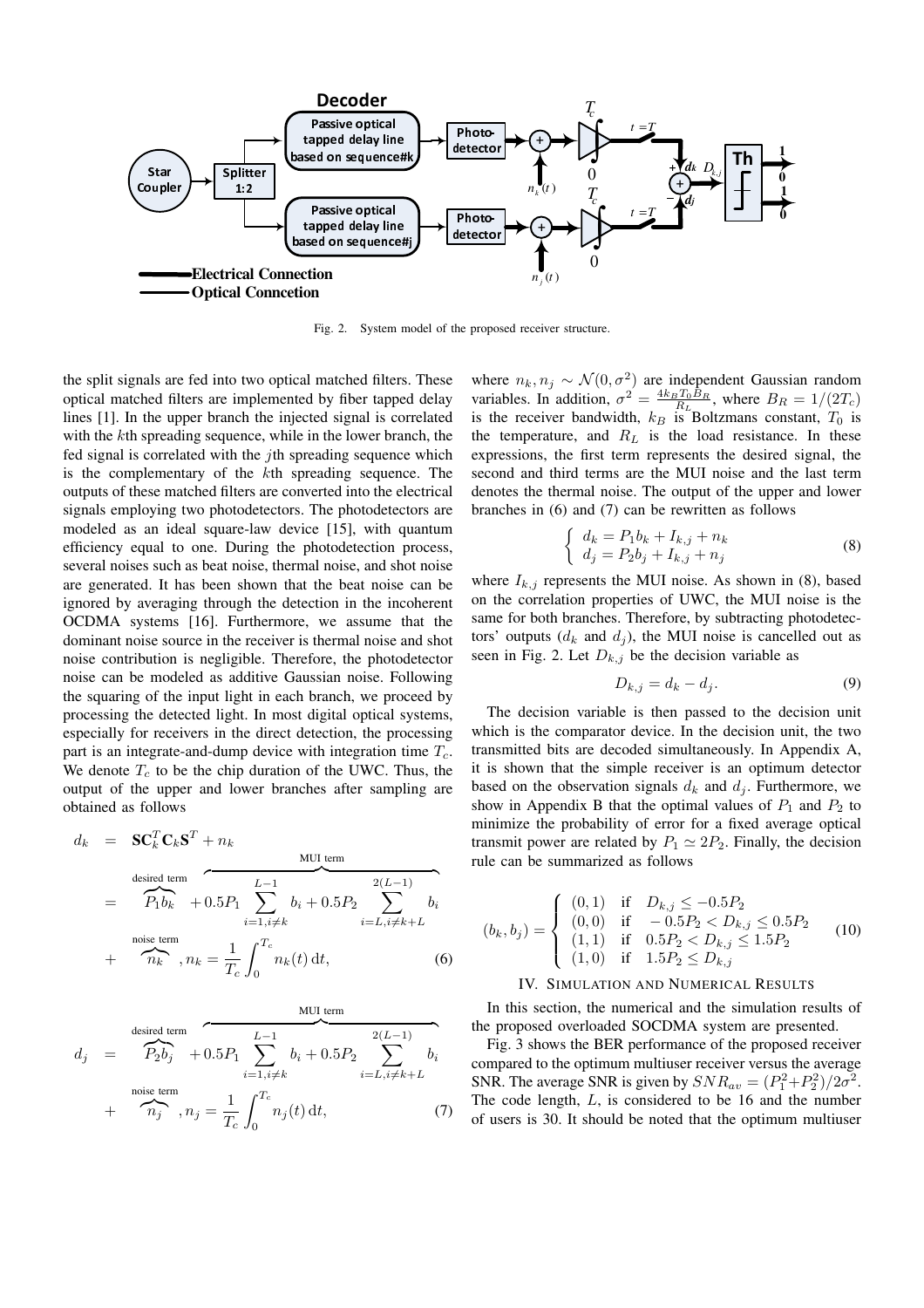

Fig. 3. BER for the proposed receiver and for the multiuser receiver versus average SNR.

receiver performs an exhaustive search to determine the most likely combination of transmitted bits [5]. In the proposed receiver, the noise components at the output of each matched filter are uncorrelated and Gaussian, therefore they are statistically independent. Consequently, the observed noise power at the output of the proposed receiver is 3dB higher than the noise power observed in the optimum multiuser receiver. This can also be observed from Fig. 3 that the required SNR for the proposed receiver is 3dB higher than the optimum multiuser receiver to get the same BER. However, in the optimum multiuser receiver we need to search over  $2^{2L-2}$ possible combinations of the transmitted bits that is much more complex than our proposed receiver.

The analytical result is compared with the simulation for the proposed receiver in Fig. 4. To this end, we consider the code length and the number of users to be 16 and 30, respectively. As shown in Fig. 4, the analytical results are confirmed by simulation.

### V. CONCLUSION

In this paper, we have introduced an overloaded SOCDMA system based on UWCs for fiber optic communication systems. In this system we divide active users into two groups. The members within each group transmit their information at the same power level which is different from the other group members. The receiver design based on the UWC properties not only mitigates the MUI completely but also benefits from a simple structure. Moreover, the optimal power level of each group has been obtained to minimize the BER for a given average transmit power. The performance of the proposed system and the optimum multiuser detector has been compared. It has been shown that the required SNR for the proposed receiver is 3dB higher than the optimum multiuser receiver to achieve the same BER. However, the complexity of the proposed receiver is lower than that of the multiuser detector. Furthermore, the accuracy of the analytical results are verified by the simulation.

## APPENDIX A

In this appendix, we describe the optimum decision rule based on the observation signals,  $d_k$  and  $d_i$ . For this develop-



Fig. 4. BER versus average SNR for analytical and simulation results.

ment, the decision rule is made such that the probability of a correct decision is maximized for equally likely input signals. Thus, the decision rule is defined as follows

$$
\arg\max_{\{b_k, b_j\}} P(d_k, d_j | b_k, b_j). \tag{A.1}
$$

The probability  $P(d_k, d_i | b_k, b_i)$  can be expressed as

$$
P(d_k, d_j | b_k, b_j) = \sum_{I_{k,j}} P(d_k, d_j | b_k, b_j, I_{k,j}) P(I_{k,j})
$$
  
= 
$$
\sum_{I_{k,j}} P(d_k | b_k, I_{k,j}) P(d_j | b_j, I_{k,j}) P(I_{k,j})
$$
  
= 
$$
\sum_{I_{k,j}} \frac{1}{\sqrt{2\pi\sigma^2}} e^{\frac{-1}{2\sigma^2} (d_k - P_1 b_k - I_{k,j})^2} \times \frac{1}{\sqrt{2\pi\sigma^2}} e^{\frac{-1}{2\sigma^2} (d_j - P_2 b_j - I_{k,j})^2} P(I_{k,j}).
$$
 (A.2)

In (A.2), the independency of the signals at the correlator outputs is used. Moreover, for a large number of interfering users, the probability density function of MUI is approximated by a Gaussian distribution,  $P(I_{k,j}) \sim \mathcal{N}(\mu_I, \sigma_I^2)$ , appealing to central limit theorem arguments.

By taking the natural logarithm of (A.2) and using the approximation ln $\sum e^{x_i} \simeq \max(x_i)$ , the decision rule can be simplified as

$$
\arg \max_{\{b_k, b_j\}} \ln P(d_k, d_j | b_k, b_j) =
$$
  
\n
$$
\arg \max_{\{b_k, b_j\}} \left\{ \arg \max_{\{I_{k,j}\}} \left\{ - \frac{(I_{k,j} - \mu_I)^2}{2\sigma_I^2} - \frac{(d_k - P_1 b_k - I_{k,j})^2 + (d_j - P_2 b_j - I_{k,j})^2}{2\sigma^2} \right\} \right\}
$$
 (A.3)

The MUI value which maximizes the inner bracket term of (A.3) is given by

$$
I_m = \frac{\mu_I \sigma^2 + \sigma_I^2 \left( (d_k + d_j) - (P_1 b_k + P_2 b_j) \right)}{2\sigma_I^2 + \sigma^2}
$$
 (A.4)

As the MUI noise is the dominant noise in the incoherent OCDMA systems, we can assume that  $\sigma^2 \ll \sigma_I^2$ . Therefore, (A.4) is simplified as

$$
I_m \simeq \frac{(d_k + d_j) - (P_1 b_k + P_2 b_j)}{2}
$$
 (A.5)